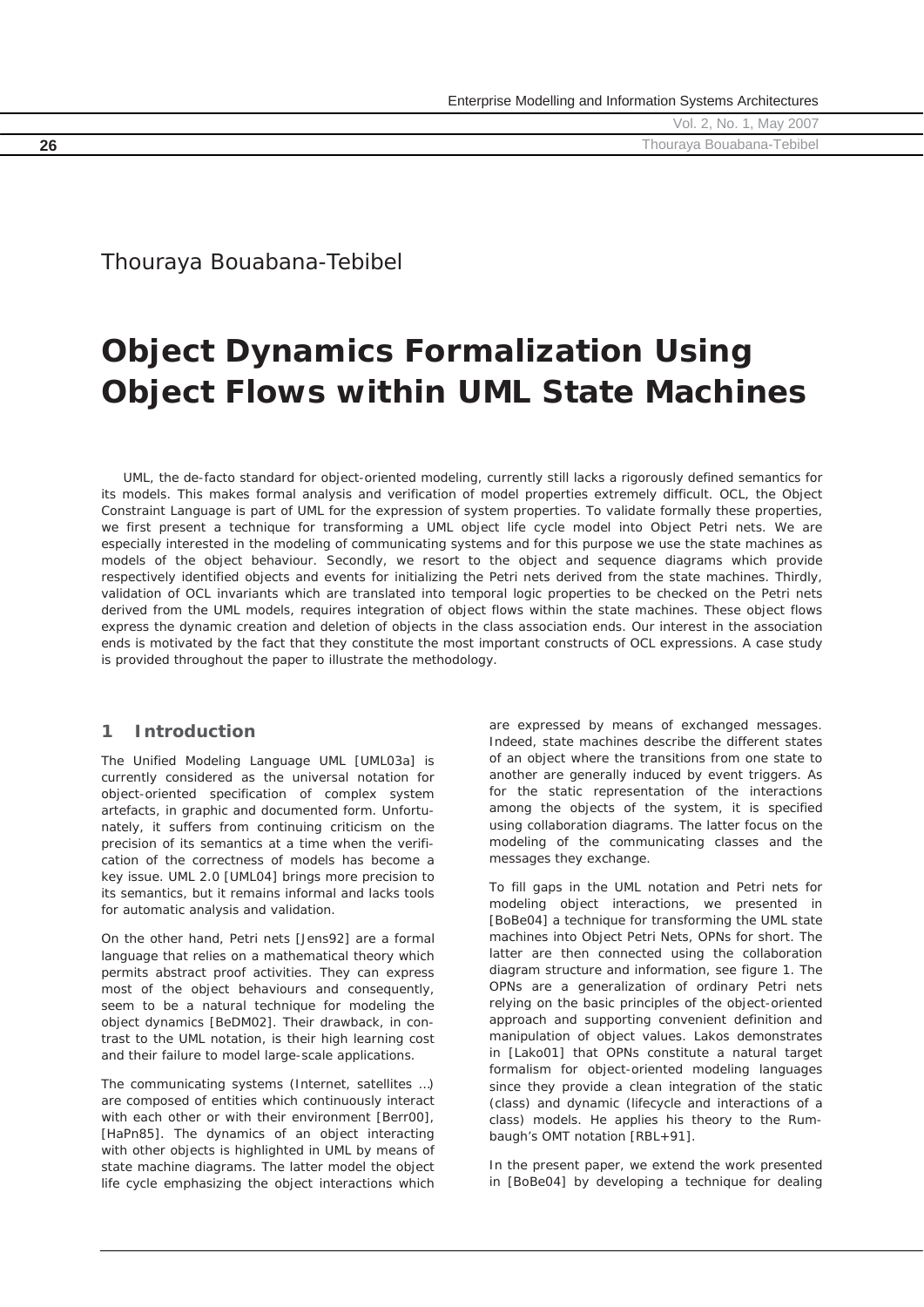Object Dynamics Formalization Using Object Flows within UML State Machines **27**

with the verification process. It appears from our investigations that the research so far has tackled only the formalization of models with anonymous objects and there is no research yet which targets the analysis of models by considering objects identified by identities and attribute values. Thus, the main idea of this paper is to validate the UML state machines of communicating classes by proposing a methodology which on one hand, exploits the object and sequence diagrams to initialize the derived OPNs and on the other hand, uses the system properties expressed in the Object Constraint Language (OCL) [UML03b] to validate the models, see figure 1.

Object diagrams describe possible configurations. Also called instance diagrams, they show the links between the instantiated objects and their attribute values, at a given time. They will be used to initialize the OPNs marking with objects named by identities and attribute values. As for the sequence diagrams, they constitute an attractive visual formalism, widely used to capture system scenarios [PiJé04]. They describe interactions by focusing on the sequencing of the exchanged messages among a group of objects. They will be used to define the *OPN*'s initial marking with the events of the scenario that will be verified.

Once initialized, the OPNs are analyzed by means of PROD [PROD04], a model checker tool for predicate/transition nets. To avoid the high learning cost of the model checker, we suggest that the designer specifies the system properties in OCL which is part of UML. OCL permits the formulation of restrictions over UML models, in particular, invariants. We automate after that, the translation of these invariants to temporal logic properties so that they can be verified by PROD during the Petri net analysis.

OCL invariants are specified on class diagrams. The latter model the static structure of a system in terms of classes and relationships between classes. A class describes a set of objects encapsulating attributes and methods. An association abstracts the links between the class instances. It has at least two ends, named association ends, each one representing a set of end objects with a size limited by a multiplicity.

However, a simple translation of OCL invariants into Linear Temporal Logic (LTL) and Computation Tree Logic (CTL) properties is not sufficient for realizing a property checking. Indeed, the association ends rank among the most important constructs of OCL expressions. Unfortunately, they do not appear on the object life cycle diagram (state machine). In order that the OCL expressions composed of association end constructs can be verified on the derived OPNs after they have been translated into temporal logic properties, the association ends should be modeled on the state machines. This modeling should show the object flow regarding the roles the object plays, in other words, the activity of creation/ deletion of objects in/from the association ends. So, to achieve a systematic formal verification of OCL invariants, we propose an approach for the integration of the association end update within the state machines. This is realized using the link actions [UML01] which are translated into Petri nets while transforming the state machine.

In short, our most relevant contribution aims at a value-oriented validation of UML state machines. For this purpose, we first use the object and sequence diagrams to initialize the specification. Then, we resort to the OCL invariants which allow an evaluation of the system properties by using UML concepts. However, the formal validation of these properties

*Figure 1: Methodology of modeling and analysis* 

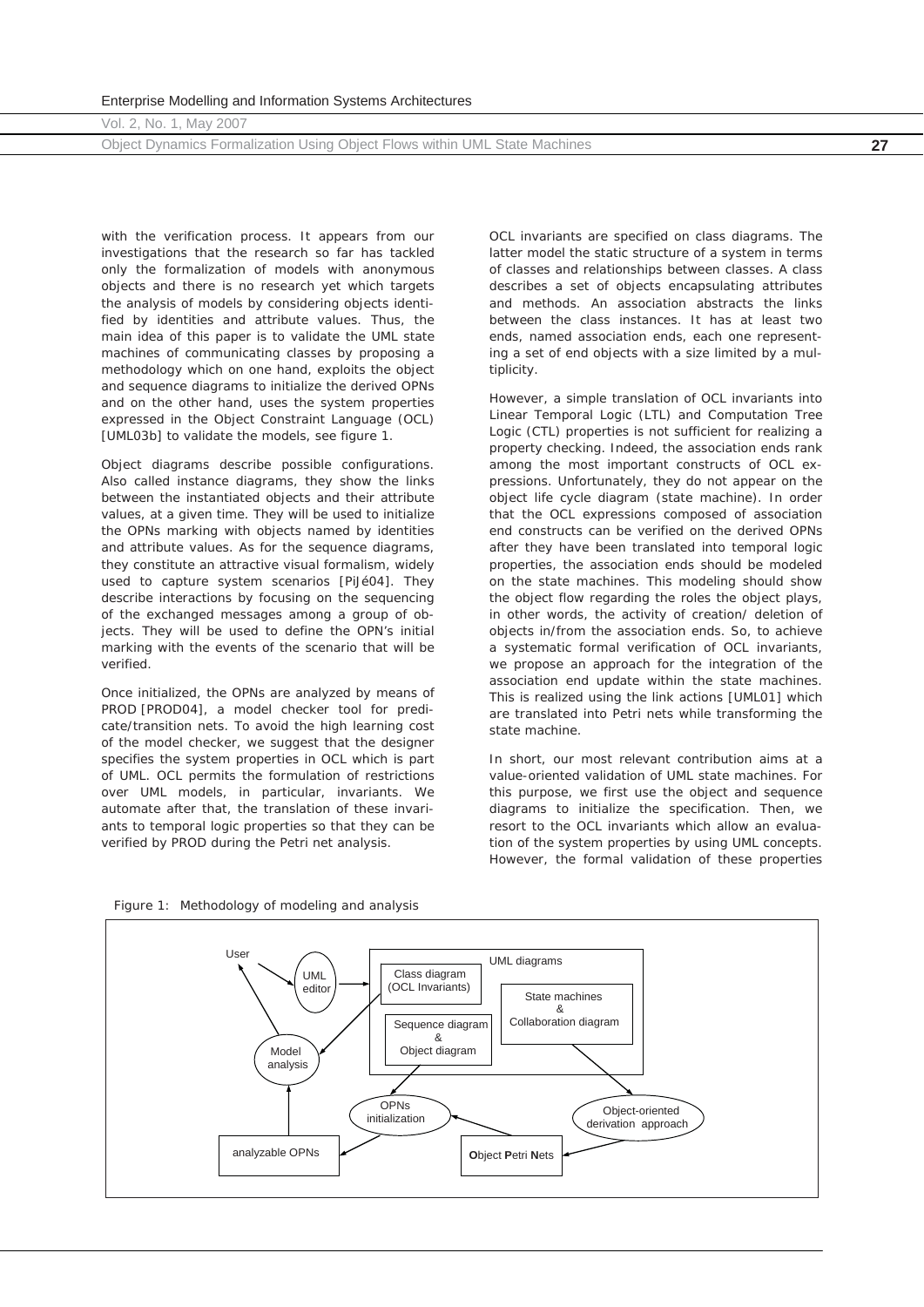|    | $\sim$ |                           |
|----|--------|---------------------------|
|    |        | Vol. 2, No. 1, May 2007   |
| 28 |        | Thouraya Bouabana-Tebibel |
|    |        |                           |

requires a specific object flow specification on the state machines by using the association end constructs. This approach has not been so far the object of research in which the model initialization is generally based on anonymous objects and the object flows are never modeled on the state machines.

The remainder of the paper starts with a brief overview on the mapping of UML state machines to Petri nets. This mapping constitutes the background of the present work. In sections 3 and 4 the proposed approach is presented and the techniques upon which it is based are developed. These techniques are illustrated throughout the paper using a case study. Some results on the model analysis are given and commented in section 5. We provide in section 6 the reasons that motivate our work and show its novelty and relevance by comparison with related works. We conclude with some observations on the obtained results and recommendations for future research directions.

# **2 Background**

We summarize in this section the work that we presented in [BoBe04] to transform UML state machines into Object Petri nets. This work supports the approach that we develop in the present paper.

# **2.1 State machines**

A state machine relates to the behaviour of a class describing its states and the messages it exchanges with other state machines classes. This behaviour starts from one initial state and terminates in one final state such that every intermediate state is on a path from the initial to the final state. An intermediate state models a situation during which some invariant condition holds. The invariant may represent a static situation such as an object waiting for some external event to occur. However, it can also model dynamic conditions such as the execution of an action. This execution is modeled by using the keyword *do* which introduces an activity (called *do activity*) that is performed as long as the object is in the state.

Other actions, defined as atomic, may be specified within the state, namely those introduced by the keywords *entry* and *exit*. The entry action is performed at the entry of the state whereas the exit action is performed upon exiting the state, see figure 2.

Enterprise Modelling and Information Systems Architectures

The states are linked by means of transitions annotated with the event that triggers the transition (event trigger) and atomic actions produced by the triggered transition. An empty event indicates that the transition can fire spontaneously, while an empty action indicates that the transition produces no action.

Due to their atomicity, the entry, exit and transit actions are in fact, generated events respectively called: *entry*, *exit* or *transit* events.

Events are of two types: *send* events and *call* events. The *call* event includes the particular events *create* and *destroy*. Events are mentioned on the state machine as follows: *«send» class(), «call» operation(), «create» class()* or *«destroy» class()*. Examples of these events are given in the case study of figure 4.

# **2.2 Case study**

We illustrate our study and first of all, the state machine models, through an interactive application that is mainly characterized by a great number of exchanged messages between its components. This application concerns a message server whose main role is to manage the communication between the connected stations. All of the exchanged messages must go through the server, to be forwarded to the receivers. The corresponding class diagram is presented in figure 3, where the server is modeled by the *Server* class, the stations by the *Station* class and the exchanged messages by the *Message* class. The stereotyped class *Command* models the used signals. It supports four types: *Connection*, *Okconnection*, *Disconnection* and *Okdisconnection*.

Figure 4 presents the state machine of a station which connects itself to the server after it has performed a self diagnostic (*check* activity). Its connection request is realized by using the *«send» connection* event. The server confirms the station connection using the *«send» okconnection* event. When connected, a station can notify a message, receive a message or disconnect itself. It creates a message

*Figure 2: Events and activity of the state machine* 

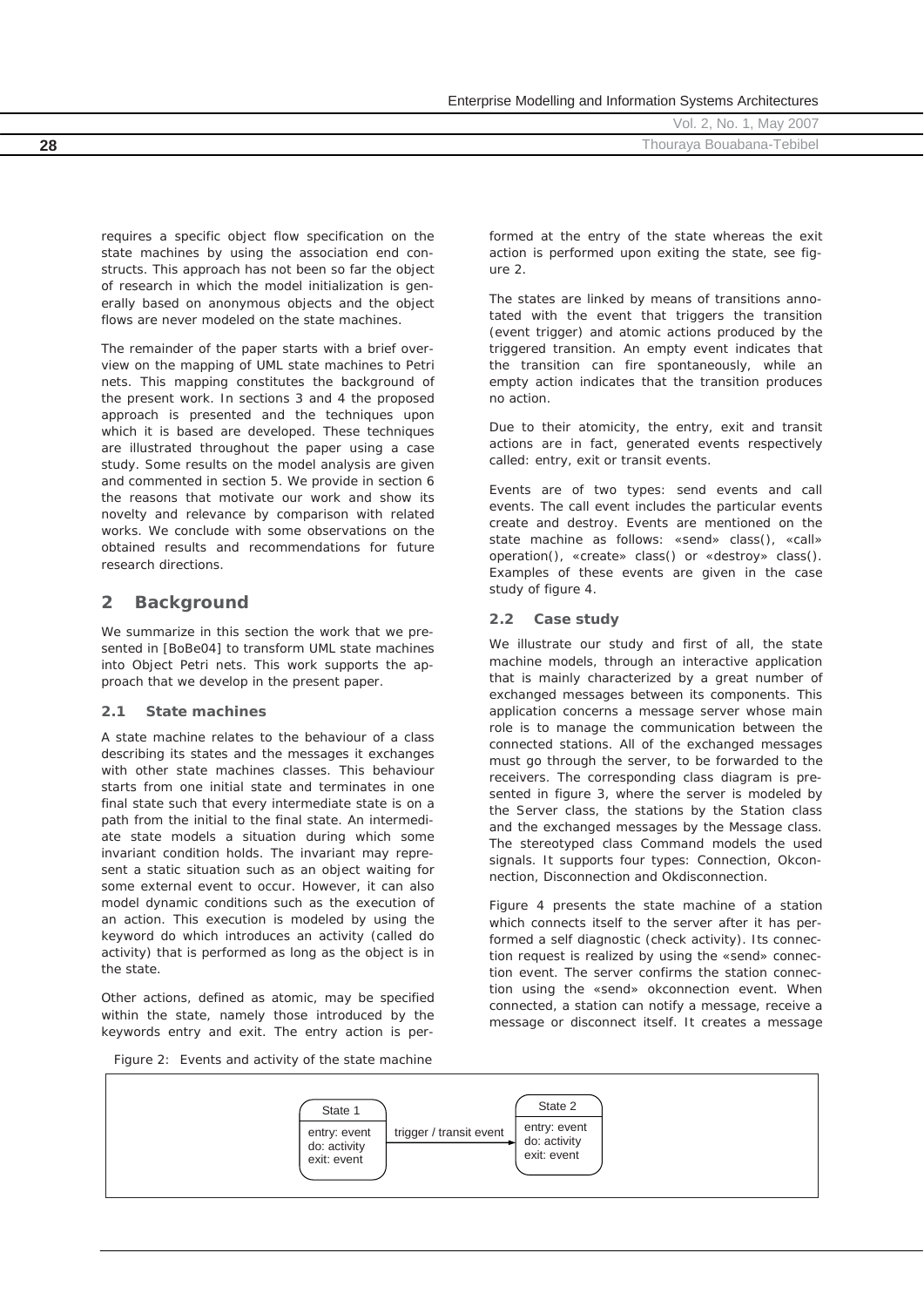Object Dynamics Formalization Using Object Flows within UML State Machines **29**



using a *«create» message* event and then notifies it by means of a *«send» message* event. *Figure 3: Class diagram of the message server* 

After it has received a forwarded message from the server by means of a *«send» message* trigger, the station saves it using a *«call» save* event. Its disconnection is requested by the *«send» disconnection* event and confirmed by the *«send» okdisconnection* event.

#### **2.3 Object Petri Nets**

UML is an object-oriented notation well-suited to model complex systems due to its modularity. Petri nets offer an appropriate formalism for dynamics and concurrency; however, ordinary Petri nets lack thorough modularization techniques. So, to merge UML and Petri nets, it is appropriate to move towards OPNs which support object-oriented structuring, thus allowing the definition of clean interfaces for object interactions. Furthermore, OPNs can be transformed into behaviourally equivalent Colored Petri Nets [Lako94], thus providing the basis for applying traditional analysis techniques.

OPNs have been formally [Lako96] and informally [Lako01] defined by Lakos. In the OPNs, classes are represented by subnets that can be instantiated as many times as needed to obtain objects. This instantiation is realized using tokens, in the form of ntuples, as class instances. This is the most important feature of the OPNs since it is the way they support the dynamic creation of objects. In accordance with the object-oriented approach, the subnet encapsulates the attributes and methods of a class. The attributes are expressed as components of the token which represents the object. As for the methods, they describe the object life cycle (state machine) in the form of a bunch of places, functions and transitions. The places are of two types: simple and super. The simple places hold tokens of simple type (integer, real, boolean, ..), class type or a multiset of the above. The super place generates these tokens. It can act as a source or sink of tokens.

The functions define the token consumption while the transitions modify the net state according to the usual Petri net semantics. As for the super transition, it corresponds to a set of internal actions.



*Figure 4: State machine of the station class*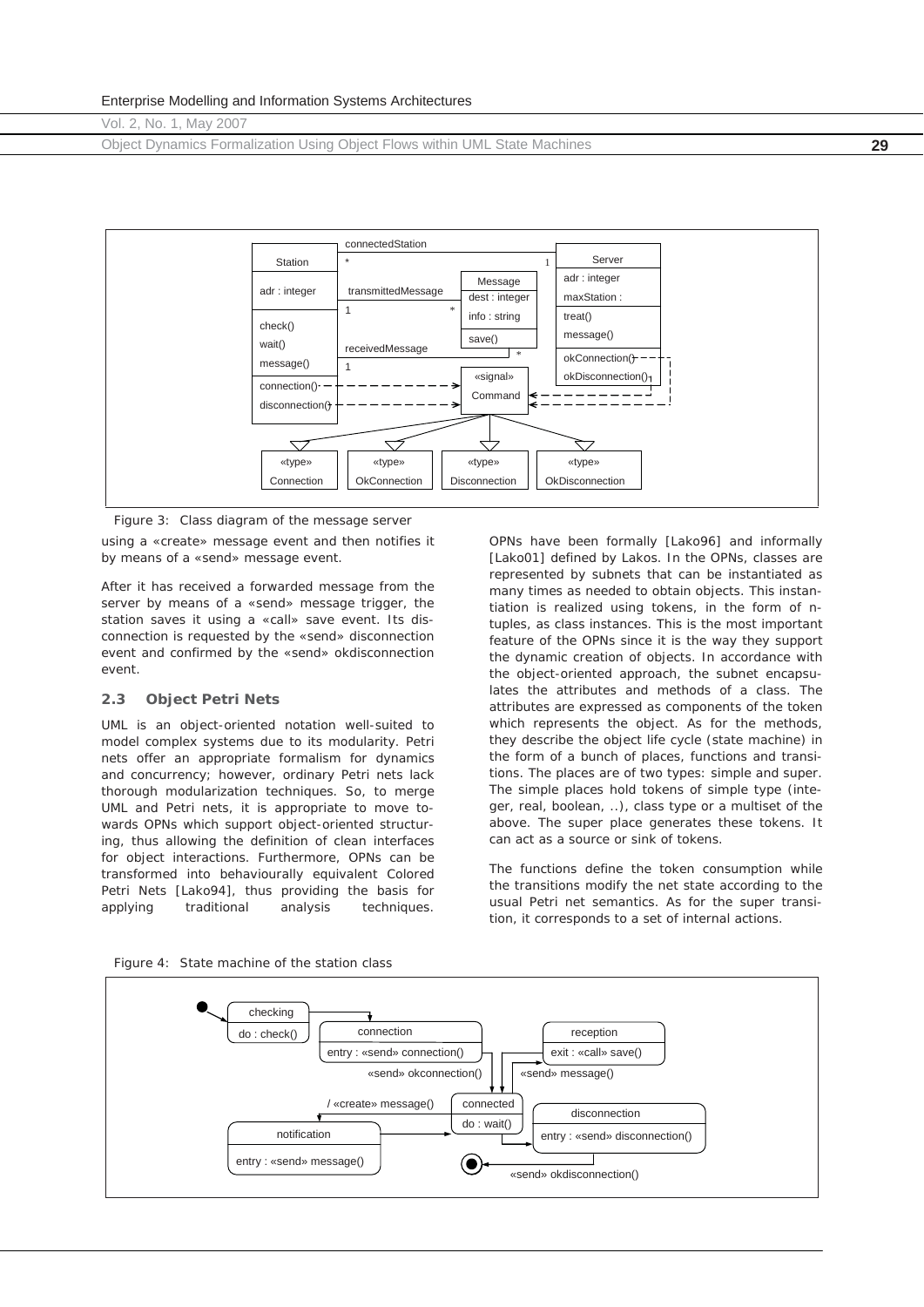| Enterprise Modelling and Information Systems Architectures |  |  |  |  |  |
|------------------------------------------------------------|--|--|--|--|--|
|------------------------------------------------------------|--|--|--|--|--|

|    | May 2007<br>Νo<br>OI.            |
|----|----------------------------------|
| 30 | $-$<br>Thourava Bouabana-Tebibel |
|    |                                  |

More formally, we define an OPN by the 7-tuple *<P, T, A, C, Pre, Post, M<sub>0</sub>>* where:

- $P = \{p\}$  is a set of places.
- $T = \{t\}$  is a set of transitions.
- $A \subset P \times T \cup T \times P$ , is a set of arcs.
- $C = \{c\}$  is a set of colours where  $c = \{$  $v_{2}, \ldots, v_k$ >} and  $v_j$  is a variable or a constant.
- *Pre : P x T*  $\rightarrow$  $P(C)$  *is a precondition function* to the transition firing such that  $Pre(p_i, t_i) = \sum c_k$ .
- *Post : P x T*  $\rightarrow$  $P(C)$  *is a postcondition func*tion to the transition firing such that *Post* $(p_i, t_i) = \sum c_k$ .
- $M_0$ :  $P \rightarrow C$  is the initial marking function, such that  $M_o(p) = \sum c_k$ .

# **2.4 Overview of the derivation approach**

After defining in the previous sections the notation and formalism of interest, we provide in this section an overview of the derivation approach that we presented in [BoBe04]. Because of UML's and OPN's suitability for the object-oriented modeling, we proposed the transformation of each state machine modeling interactive class behaviour into an object subnet called Dynamic Model or *DM* (see figure 5). To construct the *DM*, each state  $s \in S$  is converted to a place  $p \in P$  and each transition  $tr \in Tr$  is converted to a transition  $t \in T$  with an arc at its input and an arc at its exit. As for the *do activity*, it is translated into a pair of transition-place with an arc at the input and the exit of the transition. These transformations are shown on figure 6 through the mappings M1, M2 and M3.

To deal with Petri net simulation, we address the Petri net initial marking which may be of two types: static and dynamic. The static initial marking provides the class instances and their attribute values. These instances are extracted from the object diagram to initialize the *Object* place with tokens of *object* type. The dynamic initial marking provides the exchanged messages among the interactive objects. These messages are extracted from the sequence diagram to initialize the *Scenario* place with tokens of *event* type.

The event triggers occur on the *DM* through the *Input* place. They are represented by arcs from the *Input* place to the transition on which they occur (see mapping M7 on figure 6). With the places *Object*, *Scenario* and *Input*, the *DM* constitutes an Object Petri net Model that we call *OPN*. To connect the different *OPNs*, we use the *Link* place through which all exchanged messages should pass. Thus, for each *OPN*, a directed transition from the *Link* place to the *Input* place is built. The transition firing is conditioned by the events that are inputs to the class (whose dynamics is specified by the *DM*) represented on the collaboration diagram.

As for events generated on the state machine, they are converted to an arc from the *Scenario* place to the transition to which they are related and an arc from this transition to the *Link* place (see mappings M4, M5, M6 on figure 6).

Figure 6 gives an overview of the semantics mapping of the state machine basic constructs into their counterparts in Petri nets. The dashed symbols represent associated constructs not concerned by the translation.

In figure 7, we show the *OPN* resulting from the conversion of the *station* state machine**.** 

# **3 Initialization technique**

To deal with the model simulation, starting from state machine diagrams, two types of arguments must be initialized, namely, the system objects and the exchanged messages among these objects. Thus, we proceed to two types of initialization that we call static and dynamic.

*Figure 5: Petri nets interconnection architecture* 

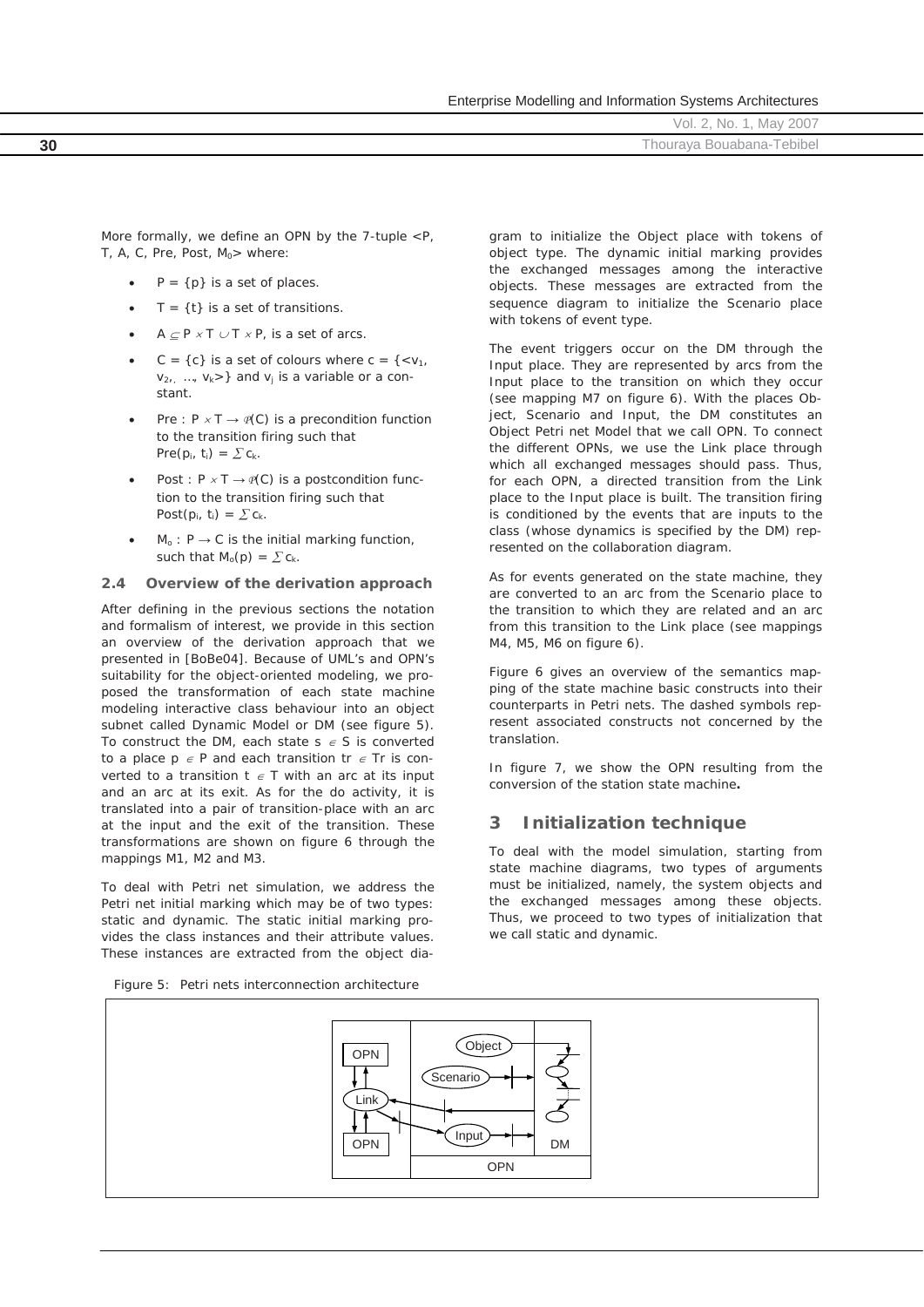Object Dynamics Formalization Using Object Flows within UML State Machines **31**

# **3.1 Static initialization**

For the requirements of our initialization approach, we distinguish between two types of objects: active and passive. Active objects interact using messages, whereas passive objects are exchanged among the active objects. For example, in the server message application, the *server* and *station* objects are active while the *message* and *command* objects are passive.

For the static initialization, only the active objects are concerned. These objects are formalized by coloured tokens of the form: <*obj, attrib*> where *obj* designates their identity and *attrib* the set {*attrib1, …, attribk*} of their attribute values. For the object identity, we adopt the UML notation which identifies an object by its name and its class name as follows: *object:Class*.

The objects and their attribute values are specified on the object diagrams. The active objects initialize Petri net marking by providing the tokens that move on the *DM*. Thus, all objects instantiated from the same class on an object diagram are inserted in the *Object* place of the *OPN* translating the state machine of the class.

Figure 8 shows an object diagram of the message server application before any action (there are no links between the objects). For each station, the IP address is given.

# **3.2 Dynamic initialization**

Sequence diagrams allow the modeling of specific scenarios. They show exchanged messages among lifelines. The lifelines represent the participants in the interaction where each participant is identified

*Figure 6: Derivation of UML constructs to Petri nets* 

by its name concatenated to the class name as follows:

*object:Class*. The messages reflect events specified with their attribute values, as follows: *«send» class(attrib), «call» operation(attrib)*, *«create» class(attrib), «destroy» class(attrib),* see figure 8. This specification enables the events that are dynamically generated on the state machine.

The sequence diagram of figure 8 shows a scenario related to the server message application presented in section 2.2. Two stations *st1* and *st2* request a connection from a server *s* after performing a self diagnostic. When done, *st1* creates a message *m1*, transmits it and then, disconnects itself. *m1* is forwarded by *s* to *st2*. *st2* saves it and then, disconnects itself.

We formalize an interaction on a sequence diagram by the 5\_tuple (*ev, srce, targ, xobj, attrib*). The component *ev* identifies the event *(«send» class(), «call» operation(), «create» class(), «destroy» class()*). *Srce* and *targ* are respectively the source and the target object identity. The component *xobj*  gives the exchanged object identity (*object:Class*) if the sent message is an object and only the class name (*Class*) if the sent message is a signal. As for *attrib*, it designates the set {*attrib1, …, attribk*} of the exchanged object attributes.

The dynamic model *DM*, derived from a state machine, is a generic model, specifying the object overall behaviour. Its initialization, deduced from a sequence diagram is done by means of: home messages (generated by the model objects towards other objects) or border messages (generated from the system environment towards the model objects).

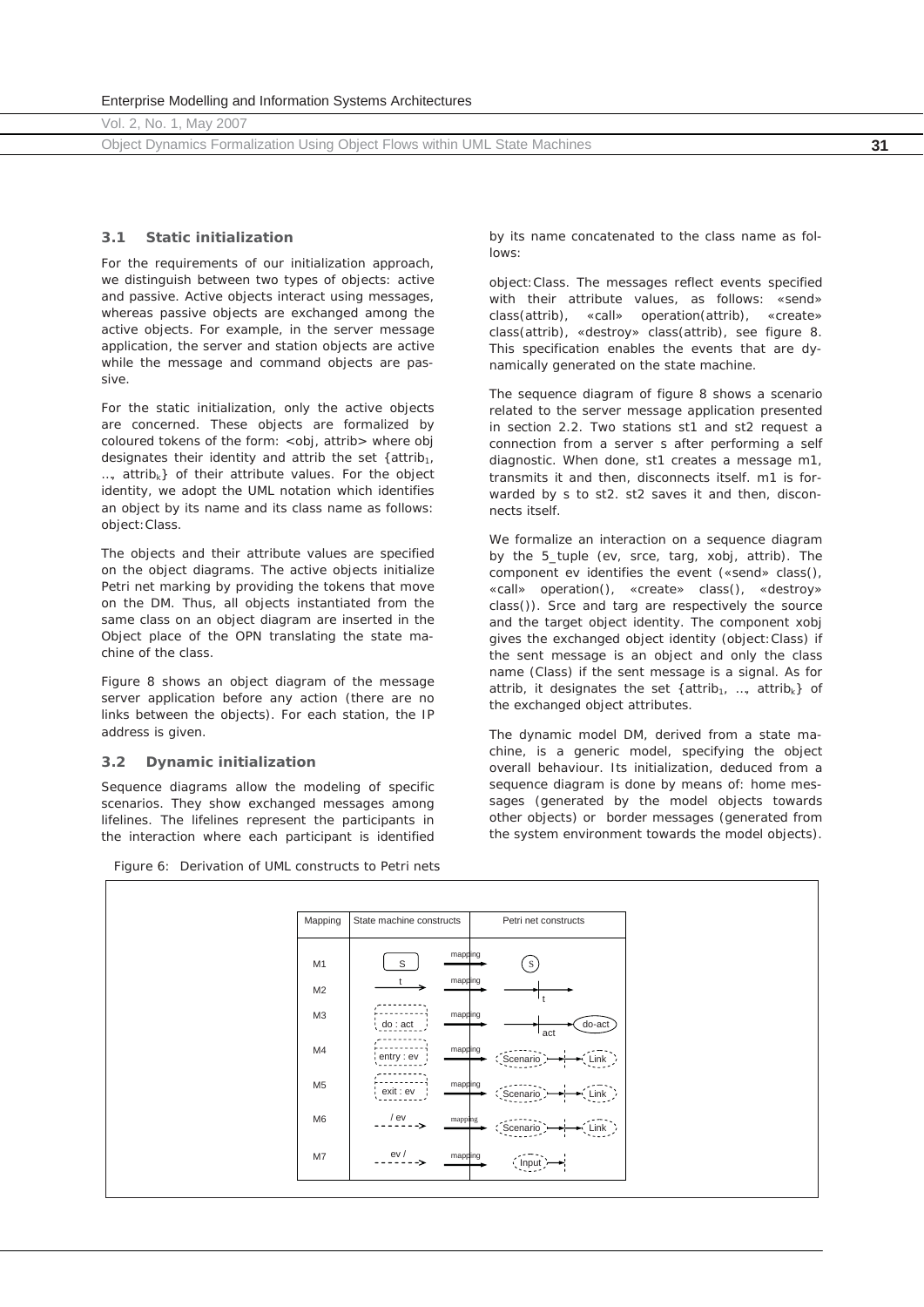Vol. 2, No. 1, May 2007 **32** Thouraya Bouabana-Tebibel



*Figure 7: Petri nets derived from the state machine of the Station class* 

The home messages are grouped together per class, so that for each object, only the output events are retained. They are converted afterwards to tokens of the form  $\langle e^{iSc} \rangle$ , srce<sup>(Sc)</sup>, targ<sup>(Sc)</sup>, xobj<sup>(Sc)</sup>, attrib<sup>(Sc)</sup>> and stored in the *Scenario* place of the *DM* corresponding to their class. Through this initialization, the *Scenario* place enables the events generated by the *DM* and identifies them with real values, thus producing a Petri net animation.

Since their source object are not represented on the model, all border messages are directly stored in the *Link* place which is common to all classes. After that, they are converted to tokens of the form:  $\langle e^{iU} \rangle$ , *targ(Li), xobj(Li), attrib(Li)>*. This initialization permits



the opening of the Petri net model by using the *Link*  place which is defined as an *open* place.

The transformation of the sequence diagram of figure 8, gives the following *Scenario* place for the *OPN* of the *station* class.

# **4 System property validation**

Verification by model checking – as treated in PROD – is based on state space generation and verification and validation of safety and liveness properties of a system on this space. The verification tackles the good construction of the model, using generic properties as deadlock, livelock, reject states, etc. As for

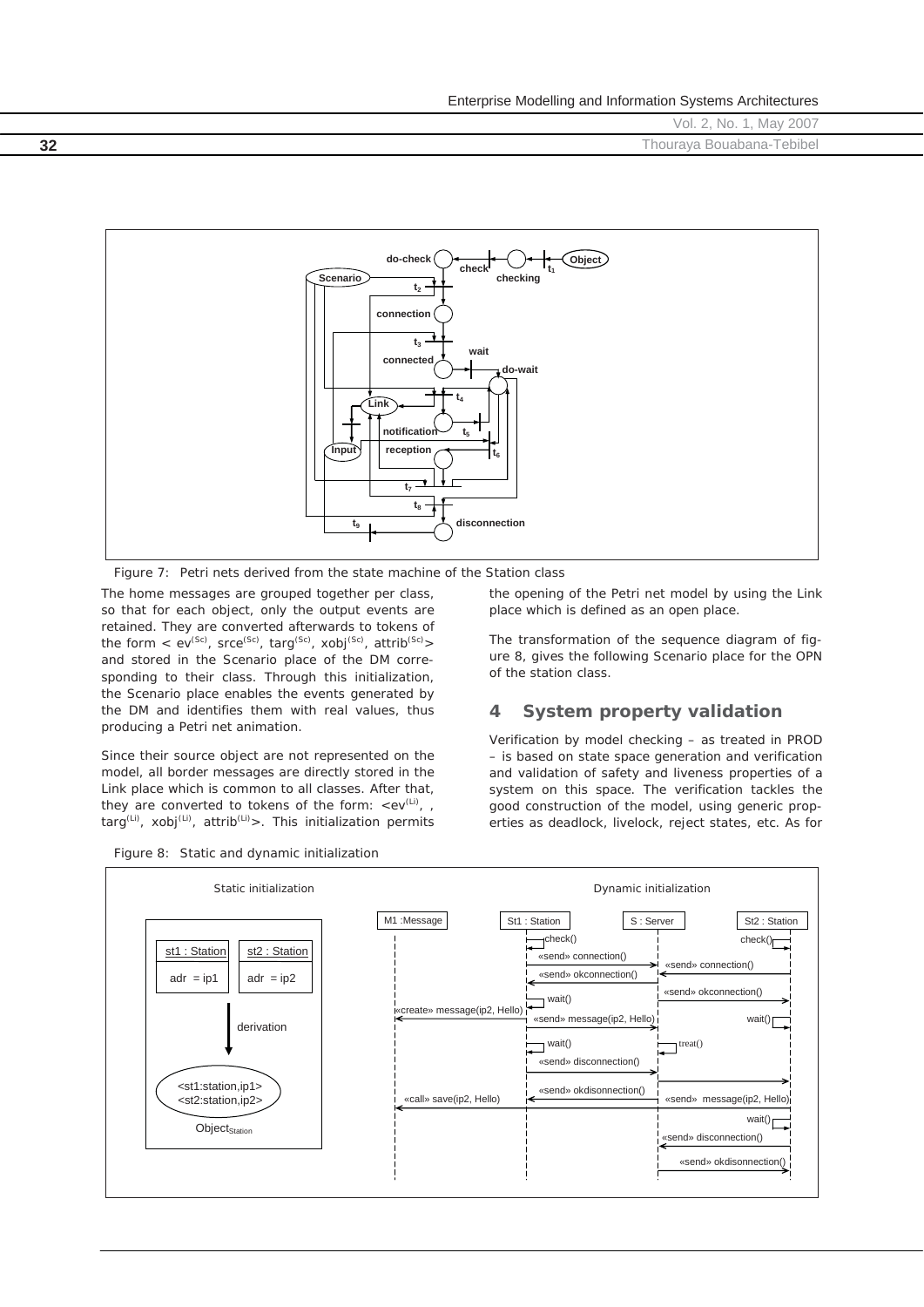Enterprise Modelling and Information Systems Architectures

Vol. 2, No. 1, May 2007

Object Dynamics Formalization Using Object Flows within UML State Machines **33**

Scenario = <«send» connection, st1:Station, s:Server, connection> + <«send» connection, st2:Station, s:Server, connection> + <«create» message, st1:Station, m1:Message, m1:Message, ip2, Hello> + <«send» message, st1:Station, s:Server, m1:Message, ip2, Hello> + <«send» disconnection, st1:Station, s:Server, disconnection> + <«call» save, st2:Station, m1:Message, ,> + <«send» disconnection, st2:Station, s:Server, disconnection>.

the validation, it checks whether the model is constructed in conformity with the customer initial requirements. For this purpose, specific properties of the system, written by the modeler in Linear temporal Logic (LTL) or Computational Tree Logic (CTL) are used. For both of these approaches, given a property, a positive or negative reply is obtained. If the property is not satisfied, it generates a trace showing a counterexample.

Since the main motivation of this work is that the UML designer may reach valid models without the need for knowledge of formal techniques, it is only reasonable that the properties are expressed by the modeler in the OCL language and are automatically translated afterwards into LTL and CTL. OCL which is a part of UML for the expression of constraints over UML models, in particular invariants, is appropriate to data value handling but does not support the expression of temporal properties. For formalization purposes, it is rather suitable for a translation to first-order predicate logic. Beckert et al. tackle this translation in [BeKS02]. So, to deal with an appropriate translation of OCL to the temporal logic which is the supported logic by the model checker tool, we first propose to extend OCL with temporal operators and then to translate it to LTL and CTL. This work is presented in [BoBe06]. Other works like those of Distefano [DiKR00] and Flake [FlMu04] have also invested this research direction.

OCL is mainly based on the use of operations on collections for specifying object invariants. Since these collections correspond to association ends, the latter must appear on the Petri net specification so that the derived LTL and CTL properties (whose expression is essentially made of these constructs) can be verified. This requires the association ends to be modeled onto the state machines in order to get, after their transformation, the equivalent Petri net constructs. This object flow modeling is realized by means of the link actions. However, the usefulness of the link actions does not concern explicitly the modeling of the object life cycle. When constructing his diagrams, the designer does not necessarily think of modeling these concepts which are rather specific to the link and end object updates. For example, for connecting a station to the server, the connection request and connection confirmation actions are naturally and systematically modeled by

the designer, but the addition of the connected station to the association end is never considered in the modeling, see figures 4 & 9. That is why we recommend to the designer to specify the link actions on the state machines so that the OCL invariants can be verified.

UML action semantics was defined in [UML01] for model execution and transformation. It is a practical framework for formal descriptions. For this work, we are particularly interested in the create link, destroy link and clear association actions.

The create link action permits the addition of a new end object in the association end. The destroy link removes an end object from the association end. The clear association action destroys all links of an association in which a particular object participates. These actions will be represented on the state machine as tagged values of the form *{linkAction(associationEnd)}*, following the event which provokes the association end update.

In figure 9, once the station is connected (by reception of *«send» okconnection()*) or disconnected (by reception of *«send» okdisconnection()*), it adds or removes itself from the association end *connectedStation*, using respectively, *{createLink(connectedStation)}* or *{destroyLink (connectedStation)}*. It adds a sent or received message with *{create-Link(transmittedMessage)}* or *{create-Link(receivedMessage)}*, respectively. Finally, after it receives a disconnection confirmation, the station clears its association ends with the *Message* class, using *{clearAssociation(transmittedMessage)} and {clearAssociation(receivedMessage)}*.

The link actions may concern an active or passive (exchanged) end object. The object-oriented approach, on which both UML and OPNs rely, is based on modularity and encapsulation principles. To deal with modularity, a given association end should appear and be manipulated in only one state machine. In Petri nets, an association end is modeled by a place of *role* type, see rule 1. This place holds the name of the association end and belongs to the *DM* translating the state machine.

The question raised is then to which state machine the association end should belong, to the state machine of the class modeling its objects or to the class at the opposite end? For example, concerning the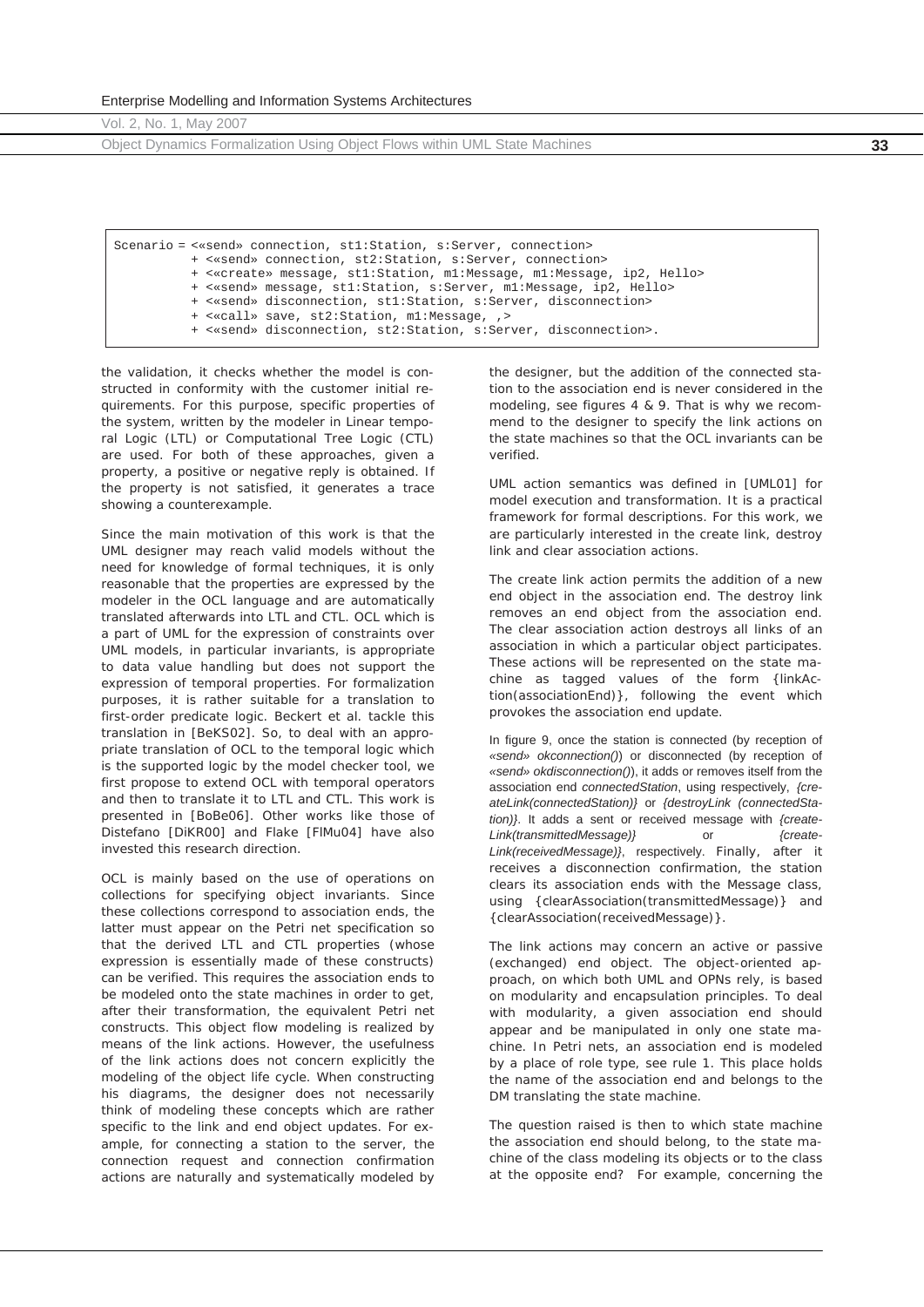**34** Thouraya Bouabana-Tebibel



*Figure 9: transformation of the state machine of the station class considering the link actions action* 

update of the association end connectedStation, in which class should it be carried out, in the class Station or the class Server?

An association end regrouping active objects must be updated within the state machine of the class of these objects, in order to comply with the encapsulation concept. Indeed, since the end object is saved in the role place with its attributes, these attributes must be accessible when adding the object to or removing it from the association end. They are given by the tuple *<object, attrib>* which specifies an active object. As an example, see the modeling of the association end *connectedStation* on figure 9.

As for exchanged objects, they are usually manipulated by active objects and are not specifiedby dynamic models. So, the association end representing them could be updated in the state machine of the active class that is at the opposite end. For the exchanged objects, the encapsulation constraint is lifted given that their attributes are transmitted within the message – which is of the form *<ev, srce, targ, xobj, attrib>* – and so, accessible by the active object when performing the association end update. For example, see the modeling of the association ends *transmittedMessage* and *receivedMessage* on figure 9.

In Petri nets, the create link action is semantically equivalent to an arc starting in the transition with the end update towards the place specifying the association end. This translation is formalized by rule 2. The destroy link action is semantically equivalent to an arc from the association end place to the transition corresponding to the link action, see rule 3.

The object to be added to / removed from the association end is extracted from the components of the token corresponding to the event that provokes the association end update. This token is situated in the *Scenario* place if the event is generated. It is located in the *Link* place if the event occurs, see rule 2.

In Petri nets, the association end objects are colored tokens of *role* type. They are of the form <*assoc*, *obj*, *attrib*>, where *obj* is the object to be added to or removed from the association end and *assoc* is the object at the opposite end.

We propose the formalization of the mapping of the link actions by means of 4 rules. For this purpose, we define the concepts dealing with the association end update by the 7-tuple <*O, U, R, r, createLink, destroyLink, clearAssociation*> where:

- $O = \{o\}$  is a set of active objects.
- $U = \{u\}$  is a set of exchanged objects.
- $R = \{r\}$  is a set of association ends.
- $r = \{y\}$  is a set of objects of the association end *r*, where  $y \in O$   $\vee$   $y \in U$ .
- createLink : R→R is a function inserting an object into an association end such that createLink(r<sub>i</sub><sup>(k)</sup>) = r<sub>i</sub><sup>(k+1)</sup> = {y<sub>1</sub><sup>(i)</sup>, y<sub>2</sub><sup>(i)</sup>, ..., y<sub>k</sub><sup>(i)</sup>,  $\label{eq:1} y_{k+1}^{(i)}\}\,,\;y_k\,\in\,O\,\vee\;\;y_k\,\in\,U.$
- destroyLink : R→R is a function removing an object from an association end such that destroyLink $(r_i^{(k)}) = r_i^{(k-1)} = \{y_1^{(i)}, y_2^{(i)}, ...,$  $y_{k-1}^{(i)}\}$ ,  $y_k \in O \vee y_k \in U$
- *clearAssociation : R→R* is a function removing all objects of an association end *ri* such that *clearAssociation(r) = {}.*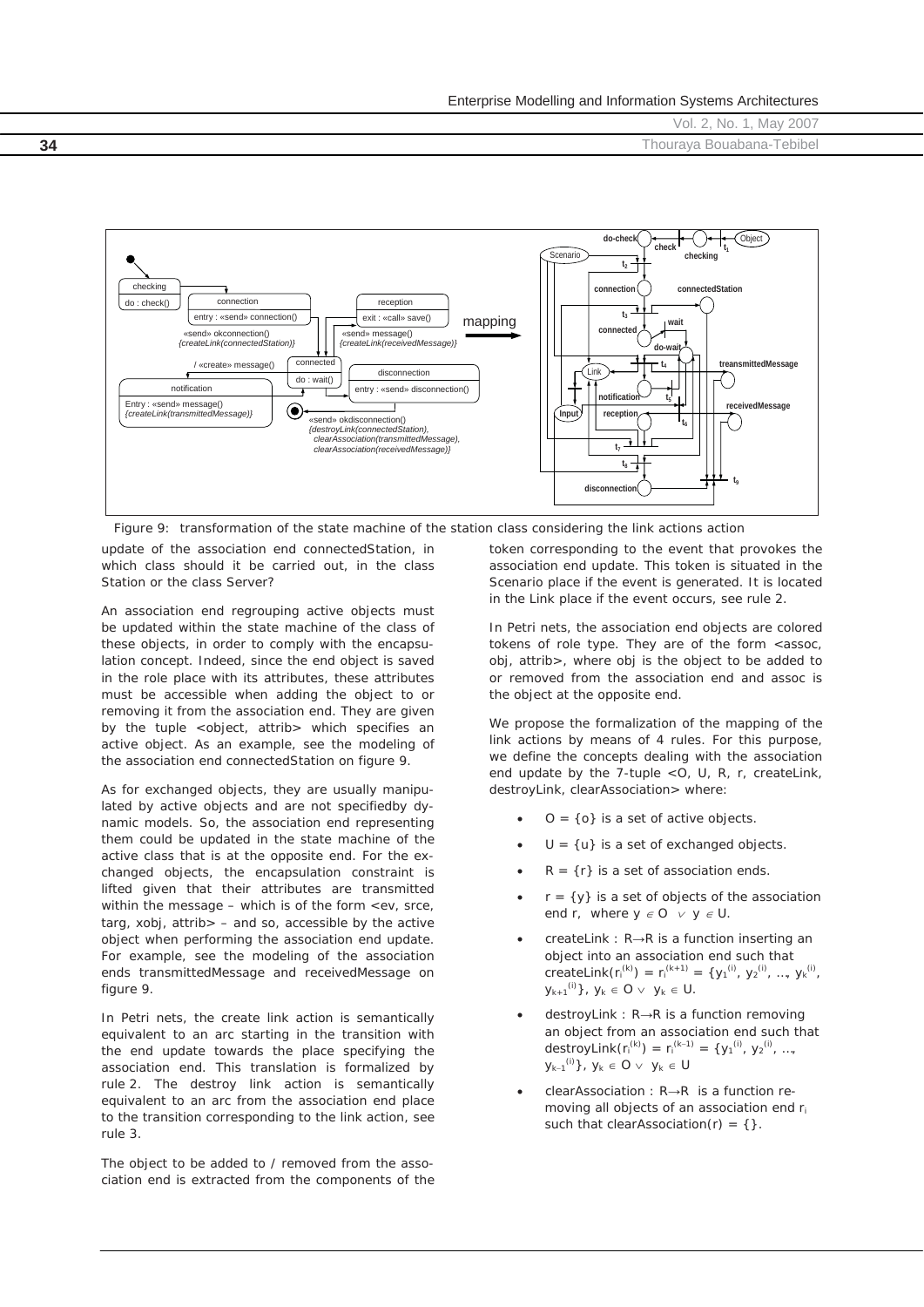Object Dynamics Formalization Using Object Flows within UML State Machines **35**

### **Rule 1: Conversion of an association end**

For each  $r \in R$ , create  $rol \in P$  (rol is of role type).

## **Rule 2: Conversion of a createLink() action**

- For each *createLink(r),*  $r \in R$ *,* following a generated event : create an arc  $t \rightarrow$ rol  $\in T \times$ *P,* such that:
	- if  $r \subset O$ : Post(rol, t) =  $\times$ targ<sup>(Sc)</sup>, srce<sup>(Sc)</sup>, attrib>

if  $r \subset U$ : Post(rol, t) =  $\langle$ srce<sup>(Sc)</sup>, xobj<sup>(Sc)</sup>, attrib>

- For each *createLink<sub>i</sub>*( $r_i^{(k)}$ ),  $r_i \in R$ , following an event trigger : create an arc  $t_p \rightarrow \text{rol}_i \in T$  $x$  *P*, such that :
	- if  $r \subset O$ : Post(rol, t) =  $\langle$ srce<sup>(Li)</sup>, targ<sup>(Li)</sup>, attrib>
	- if  $r \n\subset U$ : Post(rol, t) =  $\langle \text{targ}^{(L)} \rangle$ , xobj $^{(Li)}$ , attrib $>$

Examples of the translation of the link actions are presented on figure 9 which completes figures 4 & 7 regarding these actions.

#### **Rule 3: Conversion of a destroyLink() action**

The conversion of the *destroyLink()* action is treated in a similar manner as the *createLink()* action. The only differences between them are that:

- the arc incoming into the role place is replaced by an arc outgoing this place,
- x the *Post()* function is replaced by the *Pre()* function holding exactly the same tokens.

The clear association action is semantically equivalent to an arc going from the association end place towards the transition related to the link action and removing all the association end objects linked to a given object. An object may only destroy itself or its associated exchanged objects. It can not destroy its associated active objects. Conversion of the clear association action is given by rule 4. An example is shown on the state machine and *OPN* of figure 9.

# **Rule 4: Conversion of a clearAssociation() action**

- For each *clearAssociation<sub>i</sub>(r)*  $r \in R$ , after a generated event:
	- create an arc rol $\rightarrow$ t  $\in$  P  $\times$  T, such that: Pre(rol, t) =  $\langle$  srce<sup>(Sc)</sup>, xobi, attrib $>$

For each *clearAssociation*<sub>i</sub> $(r)$   $r \in R$ , after an event trigger:

create an arc rol $\rightarrow$ t  $\in$  P  $\times$  T, such that: Pre(rol, t) =  $\langle \text{targ}^{(Li)} \rangle$ , xobj, attrib>

# **5 Model Analysis**

To test the practical implementation of our approach, we built a translator whose semantic functions are drawn from the conversion rules we have set in [BoBe04] and showed in section 2.4. We also developed a graphical interface for the construction of the class, state machine, collaboration, object and sequence diagrams. These diagrams constitute the input of the translator whose outputs are predicate/transition nets, specified in PROD syntax. A little part of the translated model of figure 9 is given in what follows, for the transition (*t3*) which goes from the state *connection* to the state *connected.*

```
#trans t3 
in {connection:<.targ,attrib.>;
  Input:<.srce,targ,xobj,attrib1,attrib2.>} 
out {connected:<.targ,attrib.>;
 connectedStation:<.srce,targ,attrib.>}
#endtr
```
where the keywords *trans, in, out* and *endtr* designate respectively the transition, its input places, its output places and its end.

PROD was executed afterwards to verify the models. The Petri net initial marking was defined by the object and sequence diagrams of figure 8.

The generic properties concerning the absence of livelock (infinite loops) and deadlock have been first checked. They were specified by means of the PROD commands:

```
#place tester lo(<.0.>)hi(<.0.>)mk(<.0.>) 
   #tester tester deadlock(<.0.>). 
   #place tester lo(<.0.>) 
   hi(<.1.>) mk(<.0.>) #tester tester livelock(<.1.>)
```
This gives the following results:

h#statistics 0#statistics<br>|Number pf nodes: 201<br>|Number of arrows: 436<br>|Number of terminal nodes: 1<br>|Number of nodes that have been completely processed: 201<br>|0# 0#goto 200 200#look Node 200 htour\_intedMessage: <.st1\_station,m1\_message.ip2.Hello.><br>|receivedMessage: <.st2\_station,m1\_message,ip2,Hello.><br>|free: <.s\_server,ip,2.>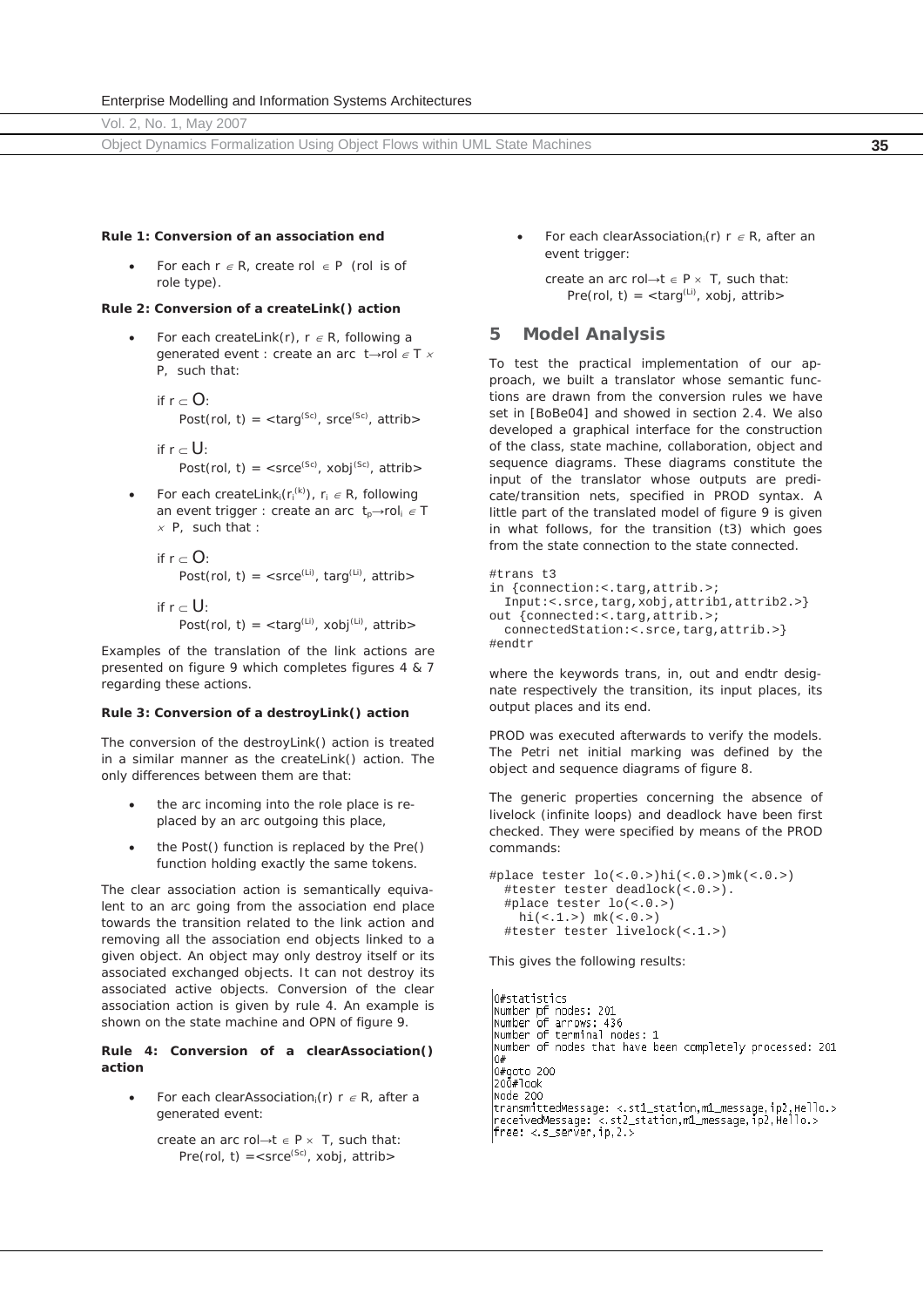Vol. 2, No. 1, May 2007 **36** Thouraya Bouabana-Tebibel

where the nodes are the different states of the system life cycle and the arrows are the transitions between these states. Here, a node (or a state) represents a view of the system, identified by a marking and obtained after a Petri net transition firing. The last node (number 200, the first is number 0) which is given after the last transition of the system behaviour, shows the final marking of the Petri net model. Only the places with tokens are represented. The others are empty. We notice that both of the association end places *transmittedMessage* and r*eceivedMessage*, include the message m1. The association end place *connectedMessage* is empty, because the stations have disconnected themselves. As for the server, it waits for new connection requests (in the place free).

Some system invariants were afterwards expressed in LTL properties and verified. Two of these properties are expressed below in a paraphrased (textual) form and then, specified as OCL invariants and translated into LTL properties. To make easier the comprehension of the properties, refer to the class diagram of the server message application (figure 3).

#### **Property 1**

The number of connected stations is limited to max-**Station** 

#### **Property 1 expression in OCL**

context *s:Server* inv : s.connectedStation->size <= s.maxStation

#### **Property 1 expression in PROD**

For each server s and for each place of its *DM\** write the property:

# verify henceforth (card(*connectedStation* : field[0] == *s\_server*) <= (*placeDM\*Server* : field[2]))

where:

- field[0] designates the first component (*assoc*) of the *connectedStation* tokens,
- field[2] designates the third component (attrib<sub>2</sub> =  $maxStation$ ) of the tokens of the server *DM\**.

# **Property 2**

Only connected stations can transmit messages.

#### **Property 2 expression in OCL**

Context s*:Server* inv:

 $s.\text{connectedStation} \rightarrow \text{excludes}(\text{st1:Station})$  $implies$  stl.transmittedMessage $\rightarrow$ isEmpty()

# **Property 2 expression in PROD**

#verify henceforth (*connectedStation*: (field[0] == *s\_server* && field[1] ==*st1\_station*) == empty implies (*transmittedMessage*: field[0] == *st1\_Station*) == empty)

where :

- x connectedStation: field[0]==s\_server && field[1]==st1\_station designates the 1st and 2nd components of the connectedStation tokens,
- x transmittedMessage: field [0]==st1\_station designates the  $1<sup>st</sup>$  component of the *transmittedMessage* tokens.

When PROD program is executed with these three properties, it terminates without signalling errors.

# **6 Contributions vs. related work**

## **6.1 On the initialization of the specification**

For formalization purposes, the sequence diagrams are generally combined with the state machines in order to connect the object life cycles [BeDM02]. They are also transformed separately into other formalisms to validate specific scenarios [HaKP05] or composed together to describe the system overall behaviour [UcKM03]. As far as we are concerned, we introduce three novel uses of the sequence diagrams that we integrate within the process of model initialization.

We, first, use the sequence diagrams to initialize the specification. The generic structure of the OPNs derived from the state machines, yields a specification that supports the whole system scenarios. Based on this, we suggest the use of the sequence diagram to initialize the Petri net marking with the events of the scenario that will be verified.

Second, we exploit the sequence diagrams to provide an interface between the system and its environment. In spite of their suitability to describe complex behaviours such as parallelism or synchronization, one significant gap of ordinary Petri nets is their incapacity to model open interactive systems. Many works such as [BCEH01] close this gap by proposing Open Petri nets that are ordinary Petri nets with a distinguished set of places, called open places. The latter are intended to represent the interface of the net towards the external world. Nevertheless, it still misses concrete propositions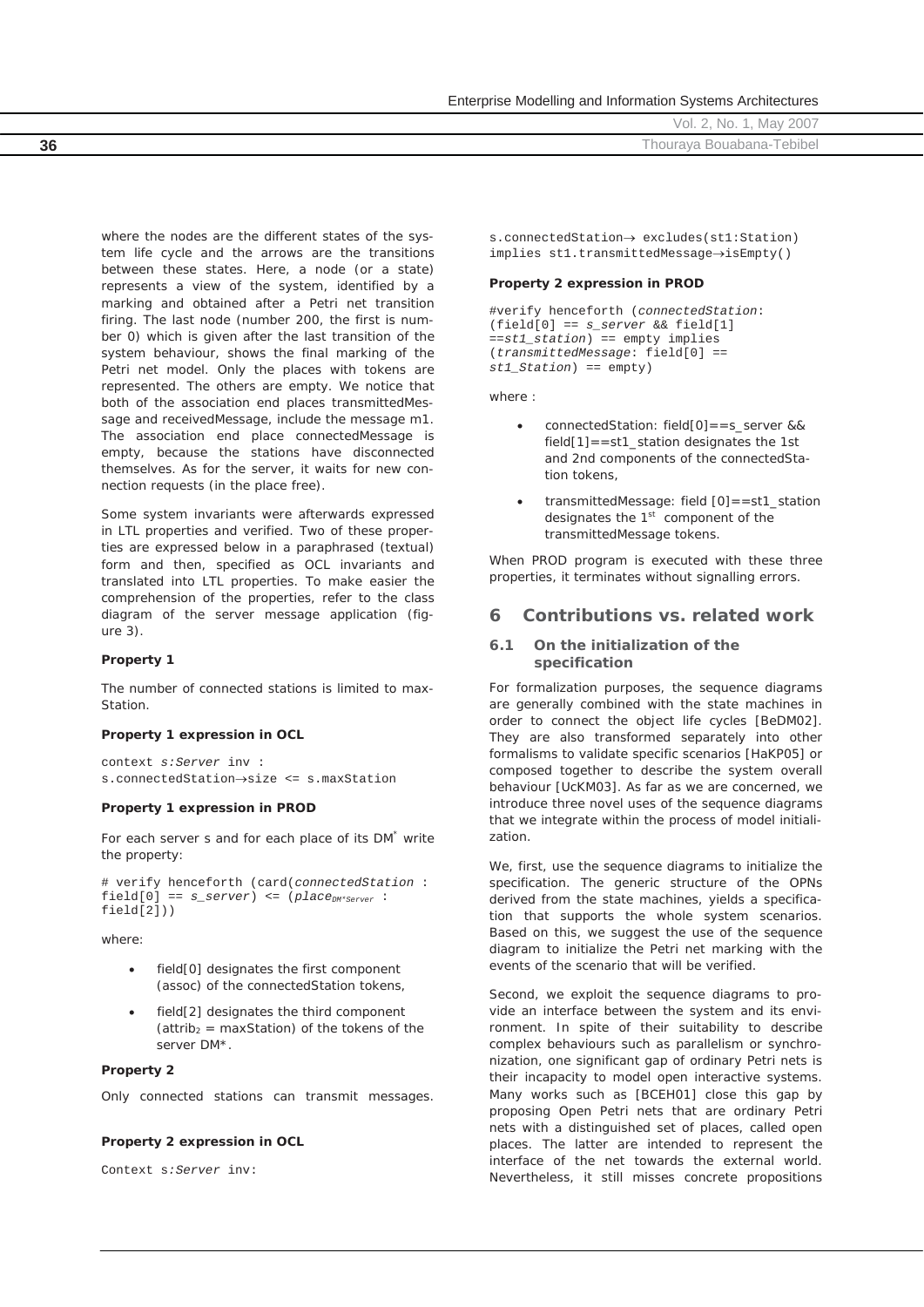|  |  |  | Vol. 2, No. 1, May 2007 |  |  |
|--|--|--|-------------------------|--|--|
|  |  |  |                         |  |  |

Object Dynamics Formalization Using Object Flows within UML State Machines **37**

about the practical use of this solution when formalizing UML. Thus, we utilize the sequence diagrams to constitute the net interface towards its environment.

Finally, we utilize the creation and deletion information to instantiate or destroy the objects of the system. Another weakness of ordinary Petri nets is their failure to produce new objects dynamically. This deficiency is overcome in the literature with the OPNs' super places which enable the generation of new objects [Lako01]. Similarly to the open places, we propose an applicative use of the super places in the UML context by using the events *create* and *destroy*.

On the other hand, data formalization is usually given by means of state-oriented languages such as Z [AmPo03] or B [KiCa99]. We propose to specify data by means of object diagrams. These data provides Petri net initial marking with objects named by identities and attribute values.

Hsiung et al. [HLT+04] Present a work which is close to ours. They combine the statecharts, the sequence diagrams and OCL constraints to deal with system verification. However, their interest is on timed statecharts and so in contrast to our work they use the sequence diagrams to schedule the different tasks of the system behaviour and do not deal with the objects and events valuation. As for OCL constraints, the authors emit only the idea of translating them into timed CTL logic but do not develop any strategy of translation of these constraints.

# **6.2 On the validation of the specification**

Formalization of UML state machine semantics [PaLi99],[Trao00],[Kusk01],[EsJW02],[NiAD03],

[BaPe05] and integration in the state machines of languages state-oriented or property-oriented [AtPS03] have been widely investigated. The OCL language has also been integrated within the state machines in various works, in particular, those of Flake and Mueller [FlMu04] who extend it with temporal logic to express properties over time.

However, no previous work has tackled the integration of the association end specification within UML dynamic models. We can explain this, arguing that the UML/OCL association is rarely used to formally validate UML models. When done, it is limited to OCL attribute expressions [TrSo04] or OCL pre and postconditions [FlMu04] whereas the association ends which yield the most important expressions are never treated. Generally, the formalized UML models are rather coupled with appropriate formalisms for the expression of system properties.

Thus, when the OCL invariants express constraints on the association ends, the latter should be modeled on the state machines so that they provide once transformed to Petri nets, a formal basis for the validation of the translated invariants. Otherwise, although correctly specified and translated to LTL or CTL, the properties could never be validated on the derived Petri nets without association end specification within the state machines.

The relevance of such an approach is to exploit all OCL capabilities to formally validate the system properties. These capabilities concern particularly, the navigation and operation constructs that yield most of the OCL expressions. Its only constraint concerns the obligation for the user to specify the link actions on the state machine. However, this constraint is minimal compared to that of limiting OCL expressions or specifying using formal languages like temporal logics.

# **6.3 On the modeling of large-scale systems**

Expression of the object behaviour and interactions using state machines connected by means of collaboration diagrams, allows the modularization of the system activities per class. For large-scale systems, this modularity simplifies and clarifies the dynamic model representation. On the other hand, the object-oriented approach that we propose for formalizing these models provides an interconnection architecture of the derived Petri nets, which complies with modularity, see figure 5. Indeed, the proposed derivation approach is also modular, in the sense that each state machine is transformed separately into a *DM* model which communicates with other *DMs* through the *Link* place. Thus, the connection of the state machines using collaboration diagrams crowned with the object-oriented modular formalization approach that we formulate, proves to be appropriate for specifying large-scale systems by means of generic models.

# **7 Conclusion**

This paper presents an approach for validating systematically UML models without the need for the user to know formal checking techniques. The verification concerns both the correctness of the model construction and the faithfulness of the modeling. The latter is allowed because of awaited system properties which are expressed by the modeler in OCL language and then translated into LTL and CTL properties. The formal validation of these properties required the integration of an object flow specification into the object control flow model (state machine), using predefined actions (link actions) on the association ends.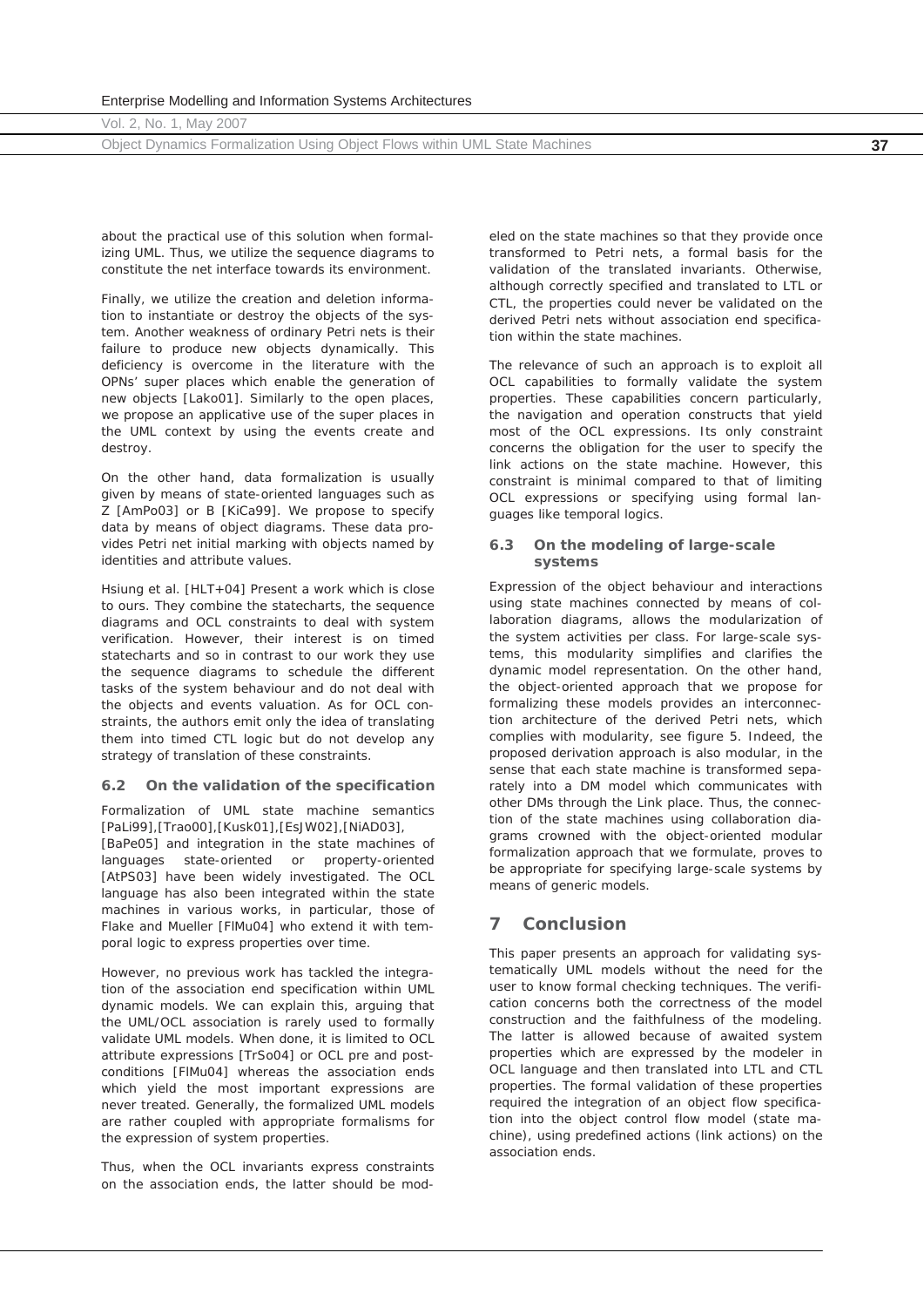|  |  | Enterprise Modelling and Information Systems Architectures |
|--|--|------------------------------------------------------------|
|  |  |                                                            |

**38 18** Thouraya Bouabana-Tebibel

Unlike previous efforts in this area, which formalize UML dynamic models considering anonymous objects, the methodology which we propose deals with a value-oriented validation. It offers to the user the opportunity of validating his models by checking the dynamics of objects identified by identities and attribute values through specific scenarios. This involves a complementary use of the object and sequence diagrams to initialize the object dynamics expressed by means of the state machines.

Nevertheless, the initialization of these models with identified objects needs on one hand, that the classes have finite domains, in other words, instances that can be represented on the object and sequence diagrams. On the other hand, a large number of class instances might explode the state space during the validation process which is performed by model checking. To overcome this problem, we propose as future work, to start the simulation at a critical moment from the object life cycle and not necessarily from the initial state. For this purpose, the object diagram will be used to represent the system objects at this moment. This representation will influence the token distribution at the Petri net initial marking.

For the present work, we only suggest to the UML designer, when performing a model validation, to proceed to a pertinent and appropriate choice of the initialization scenarios, composed of object and sequence diagrams. This choice should allow the treatment of the most important and critical situations of the system. This solution remains better than the one performing the model validation with anonymous objects. It, first, allows a model validation in a concrete context although reduced, considering objects with real values. Second, it allows a more precise validation by means of the OCL invariants which require values for their validation.

Another prospect of this work concerns the analysis of the validation/verification results and then, their feedback to the user. Since the methodology supposes that the designer does not master the formal specification, the analysis results rendered by the model checker PROD, will not be obviously meaningful to him. So, these results must be firstly interpreted and then presented to him in a form where the error in models is simply and clearly pointed out.

# **8 References**

[AtPS03] Attiogbé, C.; Poizat, P.; Salaun, G.: Integration of Formal Datatypes within State Diagrams. In: Proceedings of Fundamental Approaches to Software Engineering, Lecture Notes in Computer Science 2621 (2003), pp. 341-355.

- [AmPo03] Amálio, N.; Polack, F.: Comparison of Formalization Approaches of UML Class Constructs in Z and Object-Z. In: Proceedings of International Conference of Z and B Users, Lecture Notes in Computer Science 2561 (2003).
- [BCEH01] Baldan, P.; Corradini, A.; Ehrig, H.; Heckel, R.: Compositional Modeling of Reactive Systems Using Open Nets. In: Proceedings of 12th International Conference on Concurrency Theory, Lecture Notes in Computer Science 2154 (2001), pp. 502-518.
- [BaPe05] Baresi, L.; Pezzè, M.: Formal Interpreters for Diagram Notations*.* ACM Transactions on Software Engineering and Methodology *-* ACM Press 14 (2005) 1, pp. 42-84.
- [BeKS02] Beckert, B.; Keller, U.; Schmitt, P.: Translating the Object Constraints Language into First-order Predicate Logic. In: Proceedings of Verify, Workshop at Federated Logic Conferences, Copenhagen, 2002.
- [BeDM02] Bernardi, S.; Donatelli, S.; Merseguer, J.: From UML Sequence Diagrams and Statecharts to analysable Petri Net models. In: Proceedings of third international workshop on software and performance, Italy, ACM Press, 2002, pp. 35-45.
- [Berr00] Berry, G.: The Foundations of Esterel. MIT Press. 2000.
- [BoBe06] Bouabana-Tebibel, T.: Formal validation with OCL. In: Proceedings of 2006 IEEE International Conference on Systems, Man & Cyberneti*cs*, Taipei, Taiwan, 2006.
- [BoBe04] Bouabana-Tebibel, T.; Belmesk. M.: Formalization of UML object dynamics and behaviour. In: Proceedings of 2004 IEEE International Conference on Systems, Man & Cybernetics, Netherlands, 2004.
- [DiKR00] Distefano, D.; Katoen, J-P.; Rensink, A.: On a Temporal Logic for Object-Based Systems. In: Proceedings of 4<sup>th</sup> International Conference on Formal Methods for Open Object-Based Distributed System, FMOODs 2000, USA, 2000.
- [EsJW02] Eshuis, R.; Jansen, D.; Wieringa, R.: Requirements-Level Semantics and Model Checking of Object-Oriented Statecharts, Requirements Engineering 7 (2002) 4, pp. 243-263.
- [FlMu04] Flake, S.; Mueller, W.: Past- and Future-Oriented Temporal Time-Bounded Properties with OCL. In: Proceedings of 2nd International Conference on Software Engineering and Formal Methods, China, ©IEEE Computer Society Press, 2004, pp. 154-163
- [HaKP05] Harel, D.; Kugler, H.; Pnueli, A.: Synthesis Revisited: Generating Statechart Models from Scenario-Based Requirements. In: Proceedings of international conference on Formal Methods in Software and System Modeling, Lecture Notes in Computer Science 3393 (2005), pp. 309-324.
- [HaPn85] Harel, D.; Pnueli, A.: On the development of reactive systems. In: Logic and Models of Concurrent Systems vol. 13. NATO ASI series F, Springer Verlag, 1985.